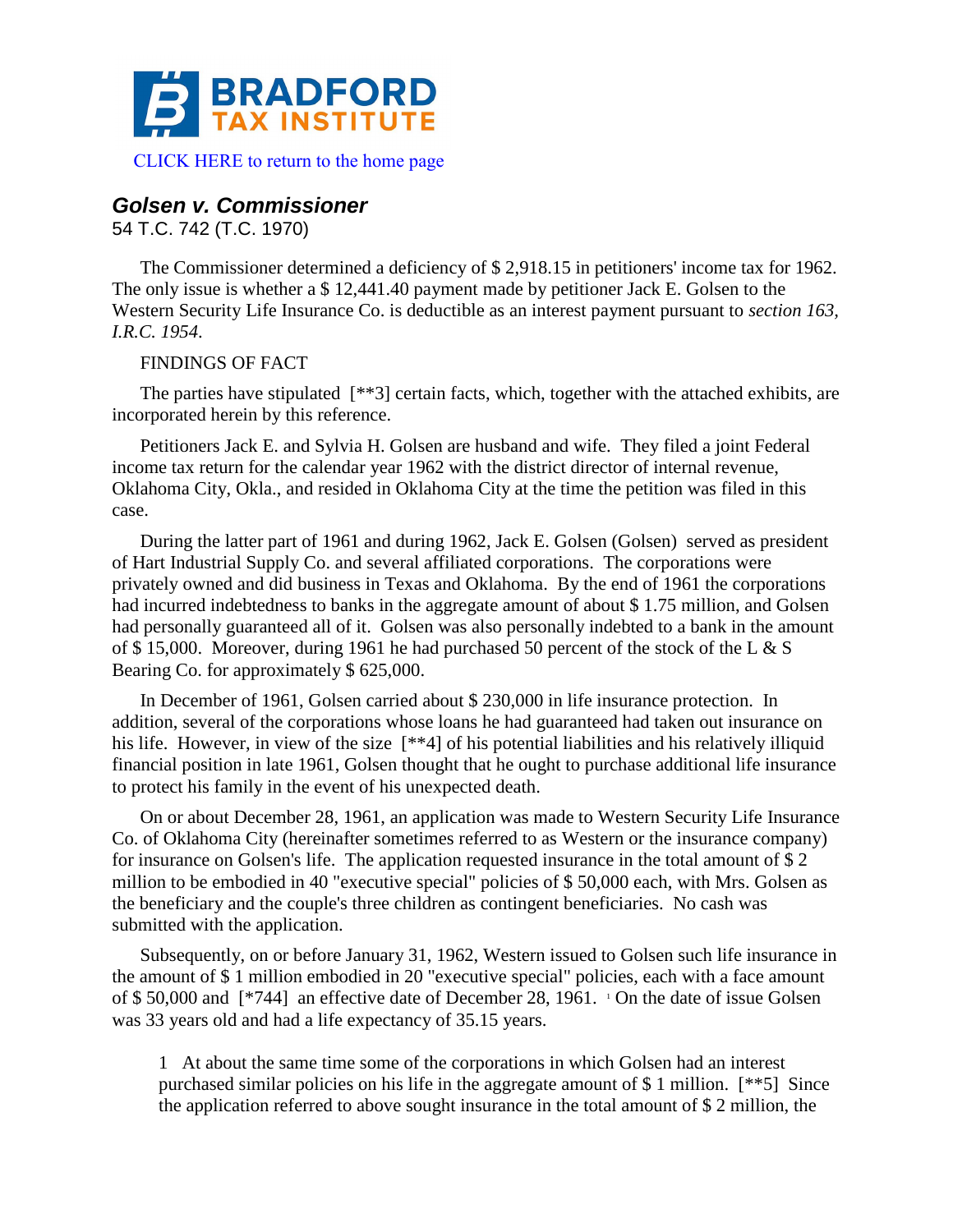policies purchased by the corporations may have related in some manner to that application. However, such policies are not involved in this case.

The "executive special" policies appeared on their face to be whole life policies, providing for aggregate premiums of \$ 68,180 a year for the first 20 years and \$ 18,180 (reflecting a reduction of \$ 50,000) a year thereafter. The premiums during the first 20 years were substantially higher than were actuarially required, and consequently the aggregate amount payable on death ("death benefits") as well as the cash surrender and loan values increased substantially during each of the first 20 years. The following table shows by policy year, the total death benefits, cash or loan values, and the net death benefits remaining if loans in the maximum permissible amounts were made against the policies:

|                 | Policy year | Total death | Cash or loan       | Net death   |
|-----------------|-------------|-------------|--------------------|-------------|
|                 |             | benefit     | value <sup>1</sup> | benefit     |
| $\mathbf{1}$    |             | \$1,108,000 | \$50,000           | \$1,058,000 |
| $\overline{c}$  |             | 1,216,000   | 116,940            | 1,099,060   |
| $\overline{3}$  |             | 1,324,000   | 185,440            | 1,138,560   |
| $\overline{4}$  |             | 1,432,000   | 255,500            | 1,176,500   |
| $\overline{5}$  |             | 1,540,000   | 327,130            | 1,212,870   |
| $\overline{6}$  |             | 1,648,000   | 400,350            | 1,247,650   |
| $\overline{7}$  |             | 1,756,000   | 475,140            | 1,280,860   |
| 8               |             | 1,864,000   | 551,500            | 1,312,500   |
| 9               |             | 1,972,000   | 629,420            | 1,342,580   |
| 10              |             | 2,080,000   | 708,880            | 1,371,120   |
| $11\,$          |             | 2,188,000   | 789,860            | 1,398,140   |
| 12              |             | 2,296,000   | 872,330            | 1,423,670   |
| 13              |             | 2,404,000   | 956,250            | 1,447,750   |
| 14              |             | 2,512,000   | 1,041,590          | 1,470,410   |
| 15              |             | 2,620,000   | 1,128,270          | 1,491,730   |
| 16              |             | 2,728,000   | 1,216,250          | 1,511,750   |
| 17              |             | 2,836,000   | 1,305,430          | 1,530,570   |
| 18              |             | 2,944,000   | 1,395,730          | 1,548,270   |
| 19              |             | 3,052,000   | 1,487,060          | 1,564,940   |
| 20              |             | 3,160,000   | 1,579,280          | 1,580,720   |
| $\overline{22}$ |             | 3,160,000   | 1,664,100          | 1,495,900   |
| 27              |             | 3,160,000   | 1,876,110          | 1,283,890   |
| 32              |             | 3,160,000   | 2,082,770          | 1,077,230   |

[\*\*6]

1 Loan value is available at any time during the policy year stated if premium is paid to end of such year.

Interest on policy loans was payable at the rate of 4 percent a year.

The "executive special" policies implemented an insurance program embodying the following principal elements: First, the insured would "borrow" <sup>2</sup> from Western the entire amount of the first-year loan value, which he would use simultaneously to pay the greater part of the first year's premium. Second, he would at the same time "borrow" a much larger sum from Western, and with most of the proceeds of the "loan" he would simultaneously establish a so-called "prepaid [\*745] premium fund" in the amount of the present value of the aggregate annual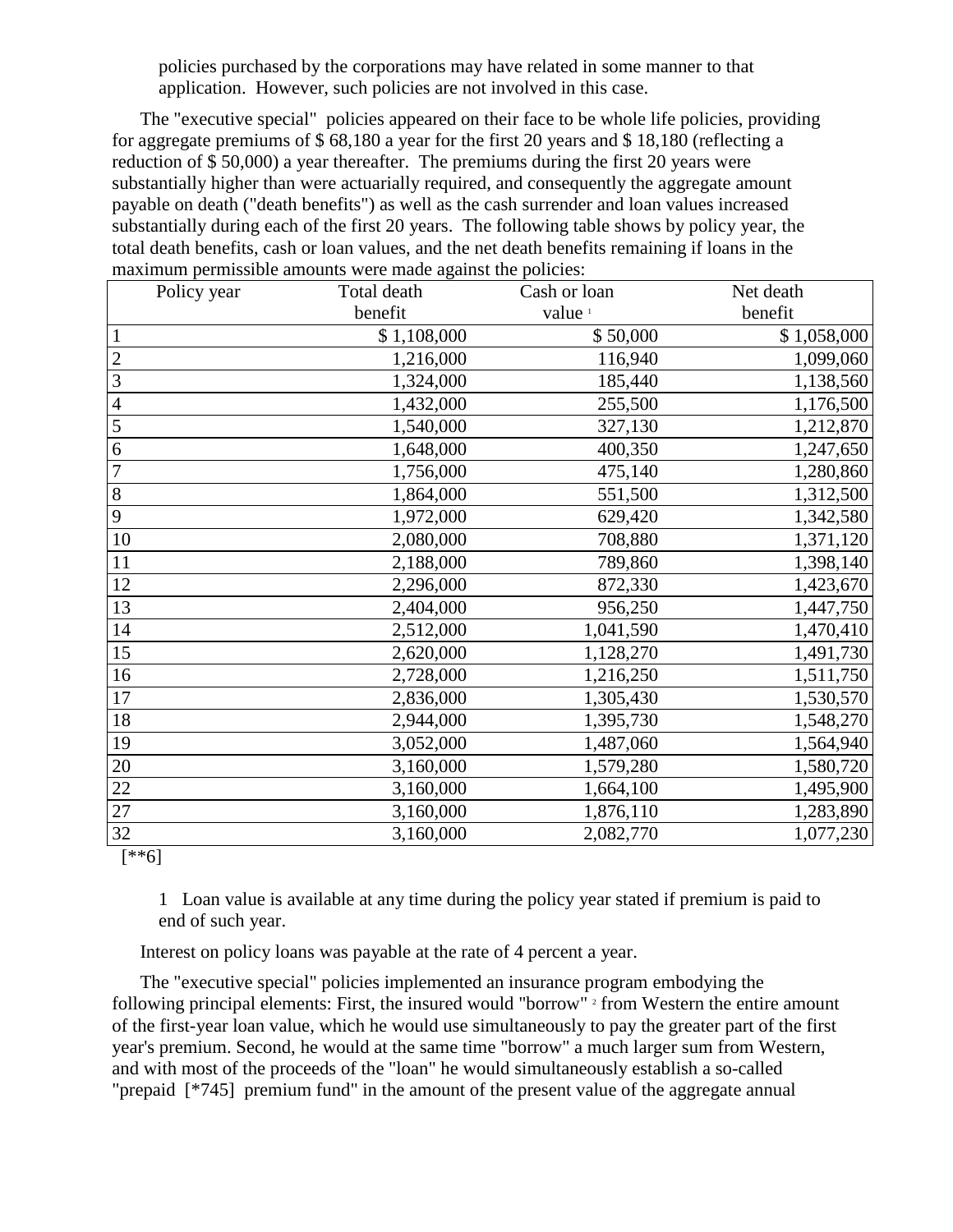premiums for the following 4 years, discounted at an annual rate of 3 percent. Western would undertake to pay interest on the "prepaid premium fund" at the rate of 3 percent a year, and that fund, when supplemented by the interest increments paid by Western, would be sufficient at each of the next four anniversary dates of the policies to pay the annual aggregate premium of \$ 68,180. Third, at the beginning of the first year, the insured would simultaneously pay in advance that [\*\*7] year's 4 percent "interest" on the sums he "borrowed." Fourth, as the "prepaid premium fund" was reduced each year thereafter by the purported payment of premiums therefrom for such year, the insured would in turn "replenish" the fund by a "prepayment" in respect of the premiums to become due 4 years thereafter. The amount thus to be added to the fund each year was \$ 60,577.90, which, at 3-percent compound interest was expected to increase to \$ 68,180 4 years thereafter and accordingly be sufficient to pay the premiums falling due at that time. Fifth, each year after the issuance of the policies, the insured would "borrow" the full amount of the increase in the loan value of the policies for that year, which would be greater than the \$ 60,577.90 added to the "prepaid premium fund" (see col. 3 of table p. 744 *supra*), and he would simultaneously use part of the proceeds of such "loan" to pay the full amount of \$ 60,577.90 to be added to the "prepaid premium fund" and would use the balance to pay part of the annual "interest" charges on his growing indebtedness to Western. Sixth, thus, after the first year, no part of the insured's out-of-pocket costs would be allocable to premiums, [\*\*8] and, as a consequence of treating the "interest" as deductible, the insured's actual cost of the insurance purchased by him would either be comparatively nominal or result in a net profit to him. The insured would never be personally liable on any of his "loans," the policies would never in fact have any cash surrender value as a result of the "loans," and the death benefits would be those shown in the last column of the table at page 744 *supra*.

2 In order to avoid any characterization as to the genuineness of such borrowing, the parties have used the term "allegedly borrowed" in their stipulation of facts. A similar procedure is adopted in these findings; the word "borrow" and like terms are enclosed in quotation marks simply to describe the events which occurred without drawing any conclusion at this point as to the existence of any bona fide debt, etc.

Prior to acquisition of the policies Golsen was furnished with a schedule (based upon assumed insurance in the amount of \$ 100,000) outlining the mechanics of the "executive special" plan. The schedule showed that under the plan there would be no net cash premium outlay after the first year and that if the "interest" payments were [\*\*9] treated as deductible for income tax purposes, the actual net cost of the insurance over the first 20 years to the taxpayer at an assumed tax bracket would be a comparatively nominal amount, and in some years there might even be a net profit. That schedule (when multiplied by 10 so as to conform to the \$ 1 million insurance involved herein) in general reflects the plan which Golsen and Western ultimately adopted. It is set forth below: [\*746]

| $\mu$ . The set form below.            | $1 + U$            |              |
|----------------------------------------|--------------------|--------------|
|                                        | <b>JACK GOLSEN</b> |              |
|                                        |                    |              |
| (Annual Premium $-$ \$ 6,818           |                    |              |
| (a) (Discounted Premium -- $$6,057.79$ |                    |              |
| (1)                                    | (2)                | (3)          |
|                                        |                    |              |
| Year                                   | Guaranteed         | Prepaid      |
|                                        | cash value         | premium fund |
|                                        | \$5,000            | \$26,103.39  |
| $\overline{2}$                         | 11,694             | 26,103.39    |
|                                        |                    |              |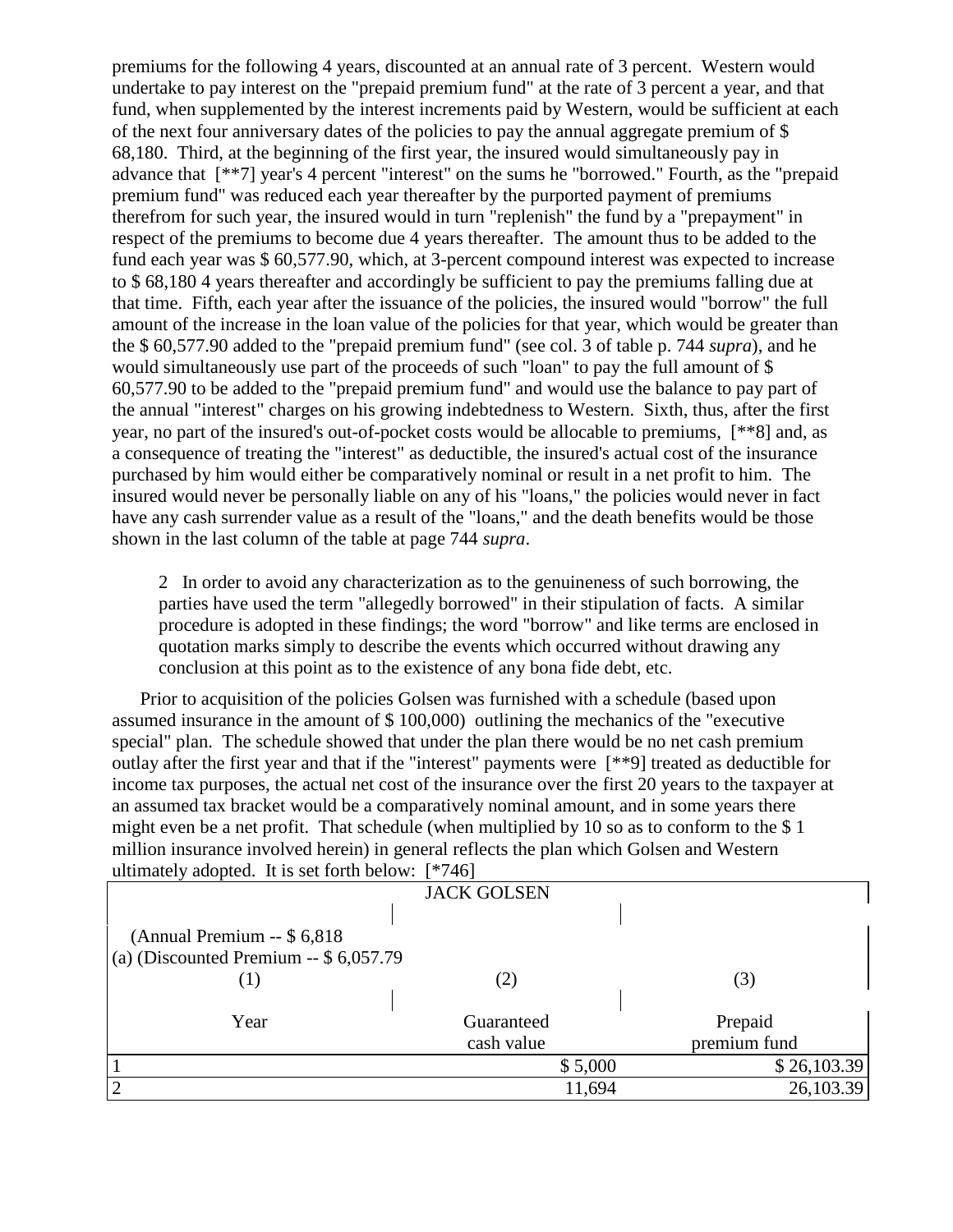|                                         | <b>JACK GOLSEN</b> |                  |
|-----------------------------------------|--------------------|------------------|
|                                         |                    |                  |
| (Annual Premium -- \$ 6,818)            |                    |                  |
| (a) (Discounted Premium $-$ \$ 6,057.79 |                    |                  |
| (1)                                     | (2)                | (3)              |
|                                         |                    |                  |
| Year                                    | Guaranteed         | Prepaid          |
|                                         | cash value         | premium fund     |
| 3                                       | 18,544             | 26,103.39        |
| $\overline{4}$                          | 25,550             | 26,103.39        |
| 5                                       | 32,713             | 26,103.39        |
|                                         |                    |                  |
| 6                                       | 40,035             | 26,103.39        |
| $\overline{7}$                          | 47,514             | 26,103.39        |
| 8                                       | 55,150             | 26,103.39        |
| 9                                       | 62,942             | 26,103.39        |
| 10                                      | 70,888             | 26,103.39        |
|                                         |                    |                  |
| 11                                      | 78,986             | 26,103.39        |
| 12                                      | 87.233             | 26,103.39        |
| 13                                      | 95,625             | 26,103.39        |
| 14                                      | 104,159            | 26,103.39        |
| 15                                      | 112,827            | 26,103.39        |
|                                         |                    |                  |
| 16                                      | 121,625            | 26,103.39        |
| 17                                      | 130,543            | 19,864.24        |
| 18                                      | 139,573            | 13,437.60        |
| 19                                      | 148,706            | 6,818.00         |
| $20\,$                                  | 157,928            | $\boldsymbol{0}$ |

|                |                                         | <b>JACK GOLSEN</b> |                |                  |
|----------------|-----------------------------------------|--------------------|----------------|------------------|
|                |                                         |                    |                |                  |
|                | (Annual Premium $-$ \$ 6,818)           |                    |                |                  |
|                | (a) (Discounted Premium $-$ \$ 6,057.79 |                    |                | Age 33           |
| (1)            | (4)                                     | (5)                | (6)            | (7)              |
|                | Total cash                              |                    |                |                  |
| Year           | value-incl. prepaid                     | Amount of loan     | Interest at 4% | Net cash premium |
|                | premium                                 |                    |                | outlay           |
|                | \$31,103.39                             | \$31,103.39        | \$1,244.14     | \$1,057.80       |
| $\overline{2}$ | 37,797.39                               | 37,797.39          | 1,511.90       |                  |
| 3              | 44,647.39                               | 44,647.39          | 1,785.90       |                  |
| $\overline{4}$ | 51,653.39                               | 51,653.39          | 2,066.14       |                  |
| 5              | 58,816.39                               | 58,816.39          | 2,352.66       |                  |
| 6              | 66,138.39                               | 66,138.39          | 2,645.54       | 0                |
| $\overline{7}$ | 73,617.39                               | 73,617.39          | 2,944.70       | 0                |
| 8              | 81,253.39                               | 81,253.39          | 3,250.14       | 0                |
| 9              | 89,045.39                               | 89,045.39          | 3,561.82       | 0                |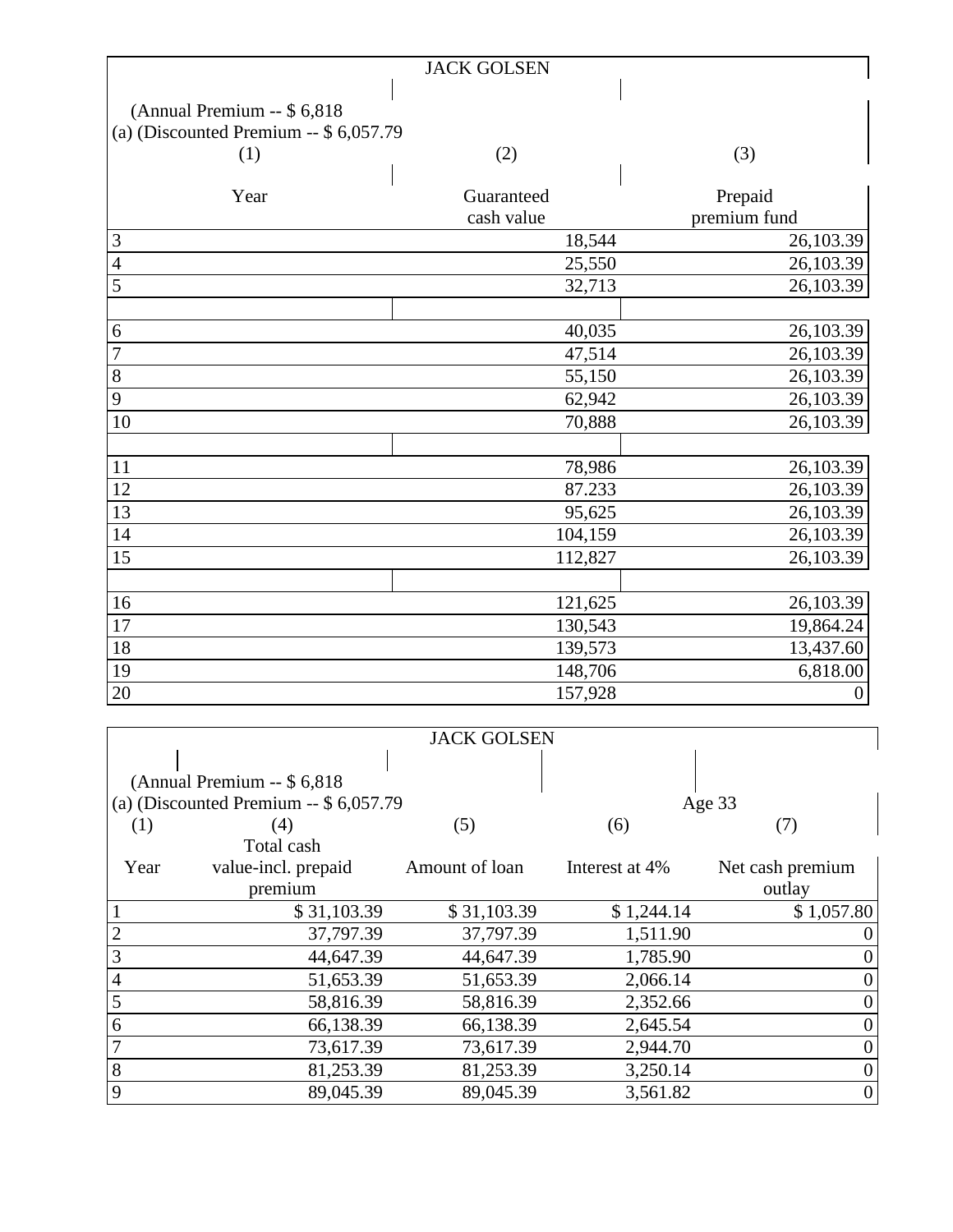|                |                                         | <b>JACK GOLSEN</b> |                      |                     |
|----------------|-----------------------------------------|--------------------|----------------------|---------------------|
|                |                                         |                    |                      |                     |
|                | (Annual Premium -- \$ 6,818)            |                    |                      |                     |
|                | (a) (Discounted Premium $-$ \$ 6,057.79 |                    |                      | Age 33              |
| (1)            | (4)                                     | (5)                | (6)                  | (7)                 |
|                | Total cash                              |                    |                      |                     |
| Year           | value-incl. prepaid                     | Amount of loan     | Interest at 4%       | Net cash premium    |
|                | premium                                 |                    |                      | outlay              |
| 10             | 96,991.39                               | 96,991.39          | 3,879.66             | $\overline{0}$      |
| 11             | 105,089.39                              | 105,089.39         | 4,203.58             | $\overline{0}$      |
| 12             | 113,336.39                              | 113,336.39         | 4,533.46             | $\boldsymbol{0}$    |
| 13             | 121,728.39                              | 121,728.39         | 4,869.14             | $\boldsymbol{0}$    |
| 14             | 130,262.39                              | 130,262.39         | 5,210.50             | $\boldsymbol{0}$    |
| 15             | 138,930.39                              | 138,930.39         | 5,557.22             | $\boldsymbol{0}$    |
| 16             | 147,728.39                              | 147,728.39         | 5,909.14             | $\overline{0}$      |
| 17             | 150,407.24                              | 150,407.24         | 6,016.29             | $\boldsymbol{0}$    |
| 18             | 153,010.60                              | 153,010.60         | 6,120.42             | $\boldsymbol{0}$    |
| 19             | 155,524.00                              | 155,524.00         | 6,220.96             | $\boldsymbol{0}$    |
| 20             | 157,928.00                              | 157,928.00         | 6,317.12             | $\overline{0}$      |
|                |                                         |                    |                      |                     |
|                |                                         |                    | 80,200.43            | 1,057.80            |
|                |                                         | <b>JACK GOLSEN</b> |                      |                     |
|                |                                         |                    |                      |                     |
|                | (Annual Premium -- \$ 6,818)            |                    |                      |                     |
|                |                                         |                    |                      |                     |
|                | (a) (Discounted Premium $-$ \$ 6,057.79 |                    |                      | Base -- \$100,000   |
| (1)            | (8)                                     | (9)                | (10)                 | (11)                |
|                | Total net outlay                        | Net insurance      | Annual increase      | Net cost or         |
| Year           | with $52%$                              | estate after       | in cash              | profit after        |
|                | tax credit                              | deducting loan     | value                | deducting           |
|                |                                         |                    |                      | excess cash         |
| 1              | \$1,654.99                              | \$105,800          | $\theta$             |                     |
| $\overline{c}$ | 725.71                                  | 109,906            | \$636.21             | (\$ 89.50)          |
| 3              | 857.23                                  | 113,856            | 792.21               | (65.01)             |
| $\overline{4}$ | 991.75                                  | 117,650            | 948.21               | (43.54)             |
| 5              | 1,129.28                                | 121,287            | 1,105.21             | (24.07)             |
| 6              | 1,269.86                                | 124,765            | 1,264.21             | (5.65)              |
| $\overline{7}$ | 1,413.46                                | 128,086            | 1,421.21             | 7.75                |
| $8\,$          | 1,560.07                                | 131,250            | 1,578.21             | 18.14               |
| 9              | 1,709.67                                | 134,258            | 1,734.21             | 24.54               |
| 10             | 1,862.24                                | 137,112            | 1,888.21             | 25.97               |
| 11             | 2,017.72                                | 139,814            | 2,040.21             | 22.49               |
| 12             | 2,176.06                                | 142,367            | 2,189.21             | 13.15               |
| 13             | 2,337.19                                | 144,775            | 2,334.21             | (2.98)              |
| 14             | 2,501.04                                | 147,041            | 2,476.21             | (24.83)             |
| 15             | 2,667.47                                | 149,173            | 2,610.21             | (57.26)             |
| 16<br>17       | 2,836.39<br>2,887.82                    | 151,175<br>153,057 | 2,740.21<br>2,678.85 | (96.18)<br>(208.97) |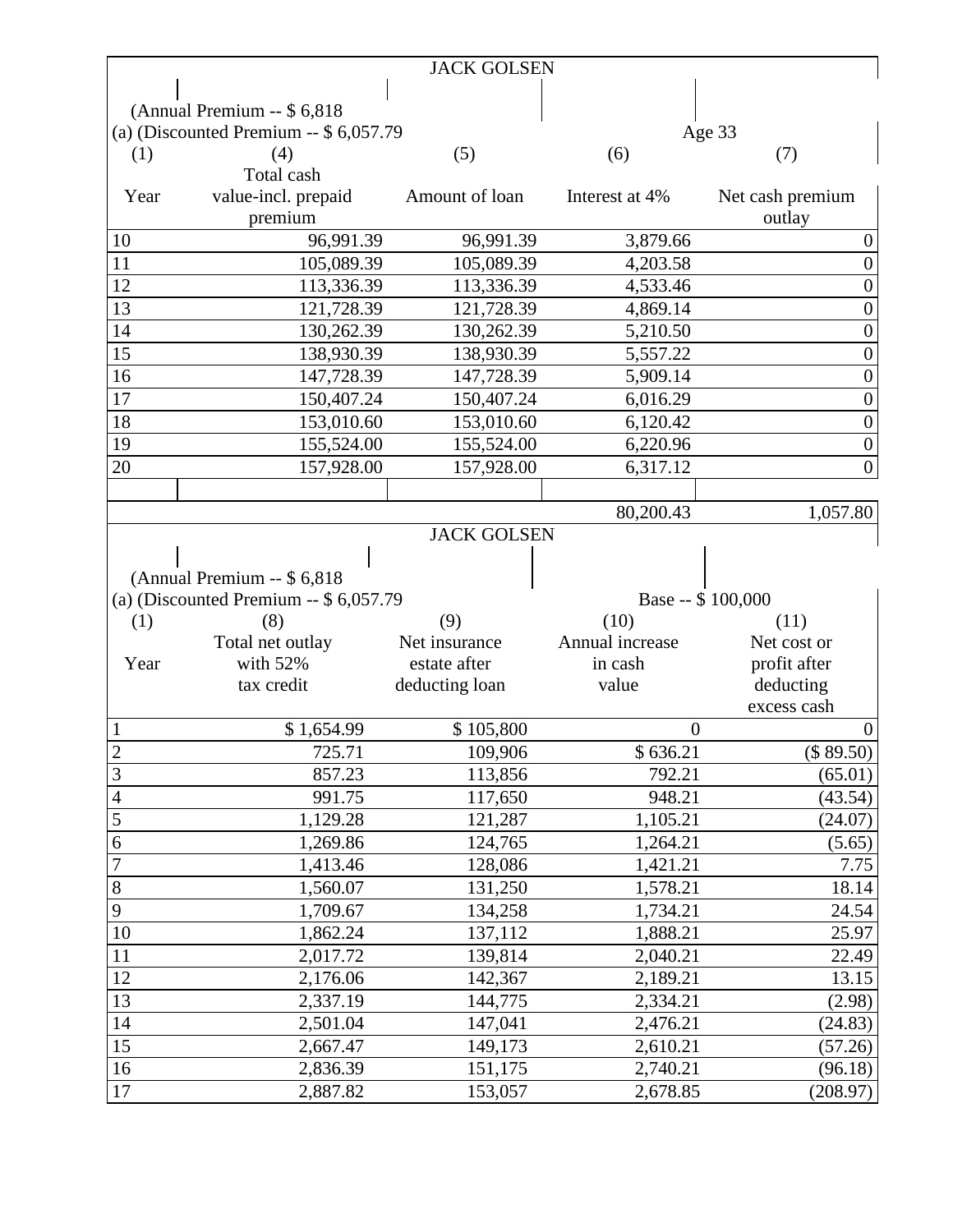|                   |                                         | <b>JACK GOLSEN</b> |                |                  |
|-------------------|-----------------------------------------|--------------------|----------------|------------------|
|                   |                                         |                    |                |                  |
|                   | (Annual Premium $-$ \$ 6,818)           |                    |                |                  |
|                   | (a) (Discounted Premium $-$ \$ 6,057.79 |                    |                | Age $33$         |
| $\left( 1\right)$ | (4)                                     | (5)                | (6)            |                  |
|                   | Total cash                              |                    |                |                  |
| Year              | value-incl. prepaid                     | Amount of loan     | Interest at 4% | Net cash premium |
|                   | premium                                 |                    |                | outlay           |
| 18                | 2,937.80                                | 154,827            | 2,503.36       | (334.44)         |
| 19                | 2,986.06                                | 156,494            | 2,513.40       | (472.66)         |
| 20                | 3,032.22                                | 158,072            | 2,404.00       | (628.22)         |
|                   |                                         |                    |                |                  |
|                   | 39,554.03                               |                    | 35,957.76      | 1,941            |

 [\*\*10] [\*747] In terms of the particular data appearing thereon the schedule was based upon a plan purporting to provide for a whole life policy with the following features:

(1) increasing death benefits for the first 20 years (col. (9));

(2) an increasing "guaranteed cash value" which would be available for "borrowing" or cash surrender by the insured (col.  $(2)$ );

(3) establishment in the first policy year of a "prepaid premium fund" (col. (3));

(4) maintenance thereafter of a level "prepaid premium fund" by annual prepayment of a premium four years in advance (col. (3));

(5) availability of the prepaid premium fund, as a supplement to the "guaranteed cash value" of the policy, for additional "borrowing" by the insured (col. (4));

(6) annual "borrowing" by the insured of amounts sufficient to exhaust the total amount available for loans (the sum of the prepaid premium fund and the guaranteed cash value) (cols. (4) and (5));

(7) allocation of a portion of each annual "loan" to the insured's annual premium prepayment and use of the remainder of such "loan" to offset in part his annual "interest" payments on his outstanding "loan" (cols.  $(5)$  and  $(10)$  and fig.  $(a)$ );

 $(8)$  annual payments by the insured which,  $[**11]$  after the first year, were to be designated exclusively as "interest" payments on the then outstanding "loan" (cols. (6) and (7)); and

(9) deductibility of the insured's annual payments as interest payments for Federal income tax purposes (col.  $(8)$ ). <sup>3</sup>

3 The "52% Tax Cr." in the schedule apparently contemplated the purchase of insurance on Golsen's life by a corporation with income taxable at a 52-percent rate.

As previously stated, Western issued 20 "executive special" policies, or contracts of insurance, to Golsen in the aggregate face amount of \$ 1 million. Pursuant to the "executive special" plan, the following occurred on or about January 31, 1962, i.e., on the first date on which any payments were made in respect of the policies.

(1) Golsen issued a check in the amount of \$ 321,611.90 to Western purportedly in payment of the first year's premium of \$ 68,180 for the policies, plus a "prepayment" of \$ 253,431.90 to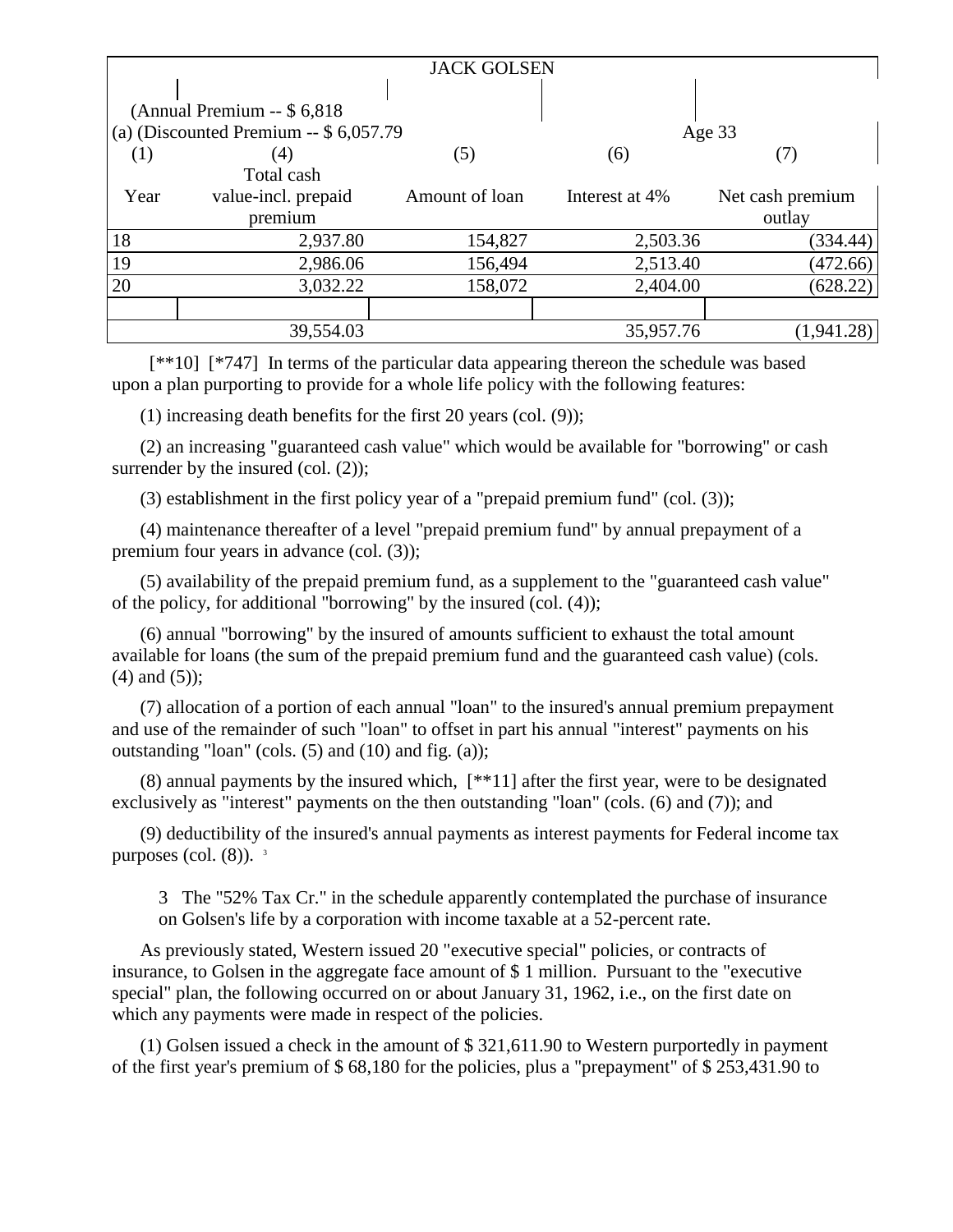create the "prepaid premium fund" which, when supplemented by the 3-percent interest accumulating thereon, would be sufficient to pay the next four annual premiums on the policies.

(2) Golsen "borrowed" [\*\*12] from Western the full cash value of each policy, or a total of \$ 50,000.

(3) Golsen also "borrowed" an additional \$ 261,033.90 from Western making a total of \$ 311,033.90 "borrowed" from Western. <sup>4</sup> "Interest" [\*748] was payable on this entire "indebtedness" at the rate of 4 percent a year.

4 One year's interest at 3 percent on the \$ 253,431.90 "prepayment" is \$ 7,602.96, and such "prepayment" plus such interest are substantially equal (within a difference of less than \$ 1) to the \$ 261,033.90 "borrowed" by Golsen. Since Golsen's obligation in respect of his "loan" from Western was to pay annual "interest" in advance at 4 percent, and since Western's obligation in respect of interest on the "prepaid" premiums was only 3 percent, its "loan" of the entire \$ 253,431.90 "prepayment" plus 1 year's advance interest thereon to Golsen was entirely riskless from its point of view. Golsen, in substance, merely "borrowed" back simultaneously the entire "prepayment" plus 1 year's interest.

(4) In accordance with (2) and (3), Western issued a check to Golsen in the amount of \$ 311,033.90.

(5) Golsen "paid" Western \$ 12,441.40 by check, purportedly as four percent "interest" on the aggregate of \$ 311,033.90 [\*\*13] "borrowed" from Western.

(6) The foregoing \$ 12,441.40 check cleared the bank on February 2, 1962.

On the date Golsen's \$ 321,611.90 check was written, there were not sufficient funds in petitioners' bank account to cover the check; payment thereof was dependent on the deposit of Western's \$ 311,033.90 check.

Golsen's actual out-of-pocket expense in regard to this transaction was \$ 10,578 of amounts designated as "premiums" or "advance premiums" plus the \$ 12,441.40 "interest" which is here in issue.

Attached to each contract were two form documents entitled "Receipt and Prepayment of Premiums Agreement" (prepayment Agreement) and "Loan Agreement and Assignment of Policy" (Loan Agreement). The Prepayment Agreement form was executed by the president and secretary of Western and provided in part as follows:

Western Security Life Insurance Company acknowledges the receipt of \$ 12,671.59 as prepayment of premiums under this policy.

It is hereby agreed that in the event of the death of the Insured or application for any of the non-forfeiture benefits of said policy, all premiums paid beyond the current policy year will be commuted at 3% per annum compound interest. Such commuted amount will [\*\*14] be paid as a part of the proceeds of the policy in the event of death or in the event of the application for non-forfeiture benefits will be returned to the owner of the policy.

For the purpose of making loans on the policy, it is understood and agreed that the Company will include the present value of the prepaid premiums as a part of the loan, cash surrender, and reserve value of this policy.

Any indebtedness applicable to this Agreement will be deducted in any settlement due the beneficiary or the owner of this policy.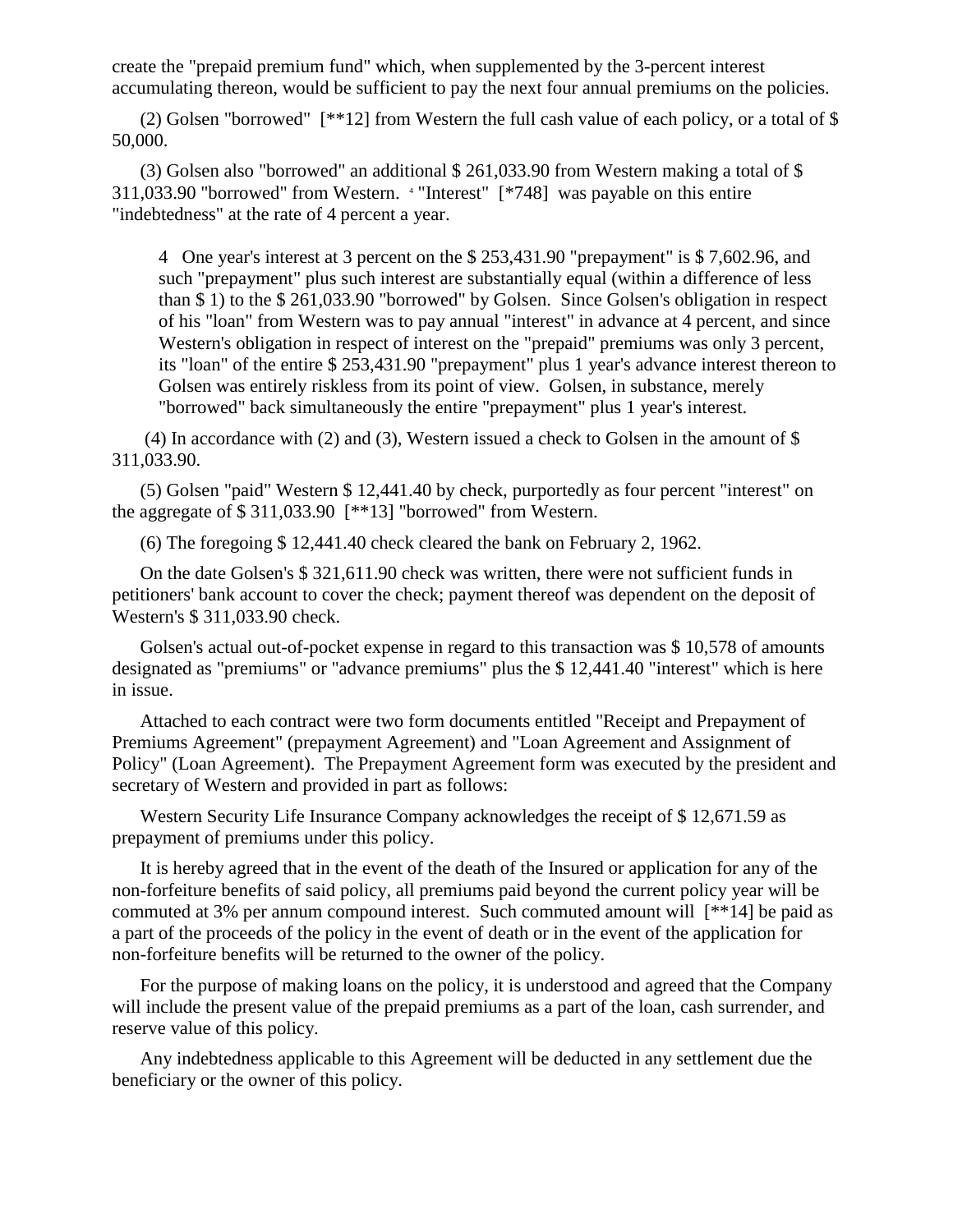The Loan Agreement form had been executed by Golsen on December 28, 1961, and provided in part as follows:

# LOAN AGREEMENT AND ASSIGNMENT OF POLICY

Pursuant to the provisions of Policy Number \* \* \* issued by WESTERN SECURITY LIFE INSURANCE COMPANY of Oklahoma City, Oklahoma, on the life of Jack E. Golsen (The Insured), in consideration of a loan of Three Hundred Eleven Thousand Thirty Three and 90/100 Dollars (\$ 311,033.90) by said Company, the receipt of which is hereby acknowledged, the undersigned hereby pledges, assigns, and transfers to said Company, its successors and assigns, said Policy and all rights and benefits thereunder, to secure the payment of said loan [\*749] [\*\*15] and the interest thereon and any other indebtedness to the Company on said Policy.

AUTOMATIC PREMIUM LOAN FOR PREPAYMENT OF PREMIUMS: The insured requests the Company, on each anniversary of the above numbered policy, to advance so much of the net cash value as is available at that time towards the prepayment of the next unpaid annual premium and agrees that any sum so advanced towards prepayment of said premium shall be an additional loan on said policy; provided, however that any sum advanced toward the prepayment of any premium or premiums due one or more years from such anniversary shall be maintained by the Company as deposit for the payment of such premiums when due and the said deposit, or balance thereof, will be credited with interest on each subsequent anniversary at the rate of three percent (3%) per annum, compounded annually.

It Is Hereby Agreed by the Undersigned:

First -- That interest shall be paid to said Company in advance at the beginning of each policy year, at the rate of 4% per annum on the amount of said loan, and that said interest, if not paid when due, shall be added to the principal and bear interest at the same rate and under the same conditions.

The \$311,033.90 [\*\*16] "loan" referred to in the foregoing agreement was composed of \$ 50,000, the full first-year loan value of the policies, plus \$ 261,033.90 purportedly borrowed by Golsen from Western, as previously described.

On each subsequent year thereafter until the time of the trial herein, Golsen purported to borrow the entire amount of the annual increase in the cash value of the insurance policies as soon as it became available for borrowing each year. Thus at no time did any of the policies have a cash surrender value. The purported annual borrowing took the form of "loans" to prepay the annual insurance premiums in accordance with the Loan Agreement and a "loan" of the remaining cash value directly to Golsen. A schedule of the approximate total cash values and "loans" on the policies over the policies' first 20 years is set out below:

|                |            | Increase in    | "Borrowing" | Remaining      |
|----------------|------------|----------------|-------------|----------------|
|                |            | cash value     | used to pay | cash value     |
| Year           | Cash value | from preceding | discounted  | available for  |
|                |            | year           | premium     | payment of     |
|                |            |                |             | "interest"     |
|                |            |                |             |                |
| (1)            | (2)        | (3)            | (4)         | (5)            |
|                | \$50,000   | \$50,000       | \$50,000.00 | $\overline{0}$ |
| $\overline{2}$ | 116,940    | 66,940         | 60,577.90   | \$6,362.10     |
| 3              | 185,440    | 68,500         | 60,577.90   | 7,922.10       |
| $\overline{4}$ | 255,500    | 70,060         | 60,577.90   | 9,482.10       |
| 5              | 327,130    | 71,630         | 60,577.90   | 11,052.10      |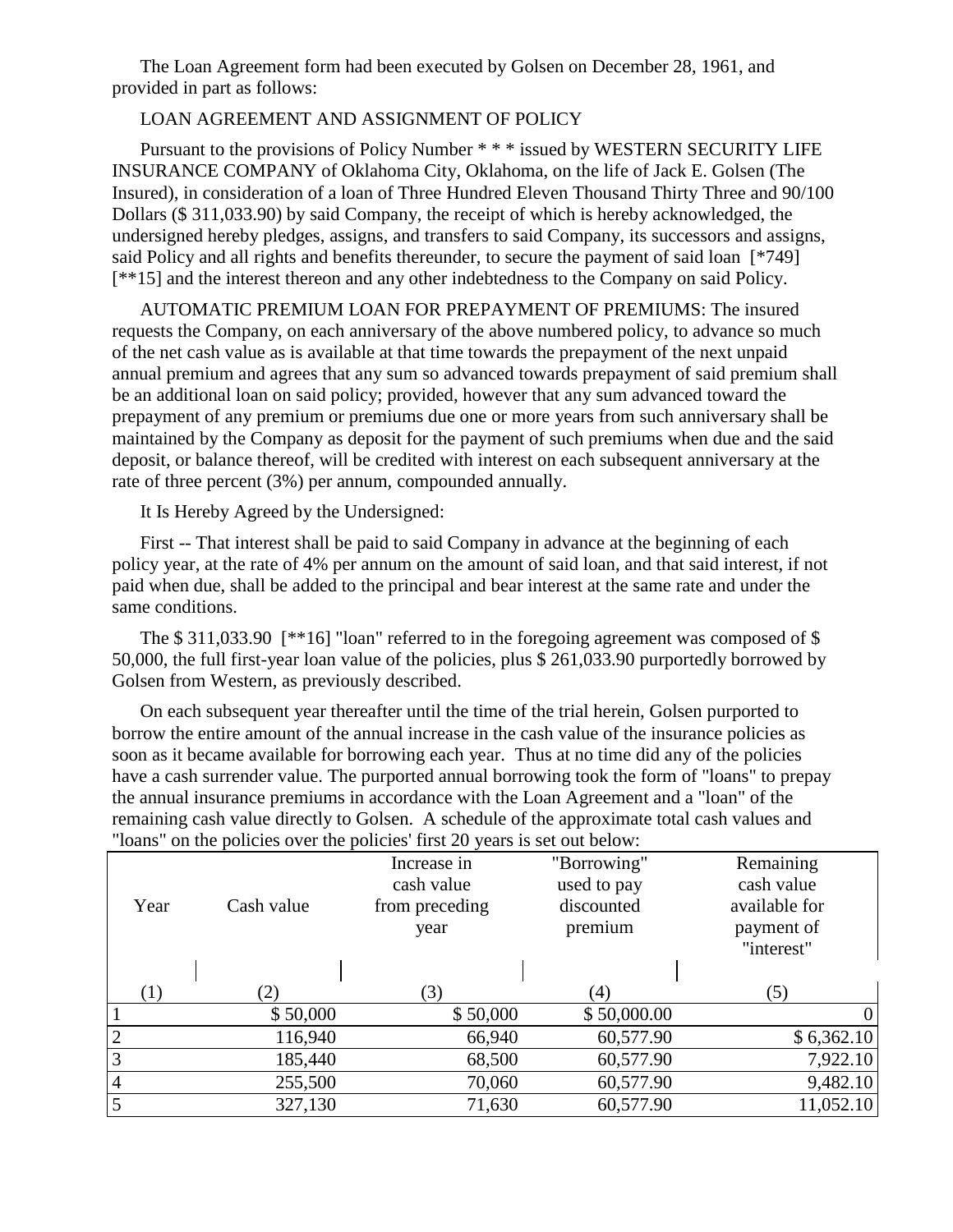|                |            | Increase in    | "Borrowing" | Remaining     |
|----------------|------------|----------------|-------------|---------------|
|                |            | cash value     | used to pay | cash value    |
| Year           | Cash value | from preceding | discounted  | available for |
|                |            | year           | premium     | payment of    |
|                |            |                |             | "interest"    |
|                |            |                |             |               |
| (1)            | (2)        | (3)            | (4)         | (5)           |
| 6              | 400,350    | 73,220         | 60,577.90   | 12,642.10     |
| $\overline{7}$ | 475,140    | 74,790         | 60,577.90   | 14,212.10     |
| $8\,$          | 551,500    | 76,360         | 60,577.90   | 15,782.10     |
| 9              | 629,420    | 77,920         | 60,577.90   | 17,342.10     |
| 10             | 708,880    | 79,460         | 60,577.90   | 18,882.10     |
| 11             | 789,860    | 80,980         | 60,577.90   | 20,402.10     |
| 12             | 872,330    | 82,470         | 60,577.90   | 21,892.10     |
| 13             | 956,250    | 83,920         | 60,577.90   | 23,342.10     |
| 14             | 1,041,590  | 85,340         | 60,577.90   | 24,762.10     |
| 15             | 1,128,270  | 86,680         | 60,577.90   | 26,102.10     |
| 16             | 1,216,250  | 87,980         | 60,577.90   | 27,402.10     |
| 17             | 1,305,430  | 89,180         | 62,391.50   | 26,788.50     |
| 18             | 1,395,730  | 90,300         | 64,266.40   | 26,033.60     |
| 19             | 1,487,060  | 91,330         | 67,196.00   | 24,134.00     |
| 20             | 1,579,280  | 92,220         | 68,180.00   | 24,040.00     |

 [\*\*17] [\*750] Each year, Golsen purported to borrow from Western the amounts listed in cols. (4) and (5), which represented the annual increase in the cash value of the policies (col. (3)). At the same time, Golsen purported to pay to Western 4-percent interest on the aggregate "cash value" of the policies (all of which he had "borrowed") and 4-percent interest on the purported loan of \$ 261,033.90 (the "prepaid premium fund").

The following table reflects the approximate amounts of Golsen's annual "interest" payments, Western's annual "loans" to Golsen, and Golsen's resulting out-of-pocket expenses (the difference between the first two amounts) as they were incurred and as they were anticipated under the "executive special" plan:

|                |             | "Loans" to   |                  |
|----------------|-------------|--------------|------------------|
|                |             | Golsen after | Out-of-pocket    |
| Year           | "Interest"  | "borrowing"  | expenses         |
|                | payments    | to prepay    |                  |
|                |             | premium      |                  |
| $\mathbf{1}$   | \$12,441.40 |              | $1$ \$ 23,019.40 |
| $\overline{c}$ | 15,119.00   | \$6,362.10   | 8,756.90         |
| $\overline{3}$ | 17,859.00   | 7,922.10     | 9,936.90         |
| $\overline{4}$ | 20,661.40   | 9,482.10     | 11,179.30        |
| $\mathfrak s$  | 23,526.60   | 11,052.10    | 12,474.50        |
| 6              | 26,455.40   | 12,642.10    | 13,813.30        |
| $\overline{7}$ | 29,447.00   | 14,212.10    | 15,234.90        |
| $8\,$          | 32,501.40   | 15,782.10    | 16,719.30        |
| 9              | 35,618.20   | 17,342.10    | 18,276.10        |
| 10             | 38,796.60   | 18,882.10    | 19,914.50        |
| 11             | 42,035.80   | 20,402.10    | 21,633.70        |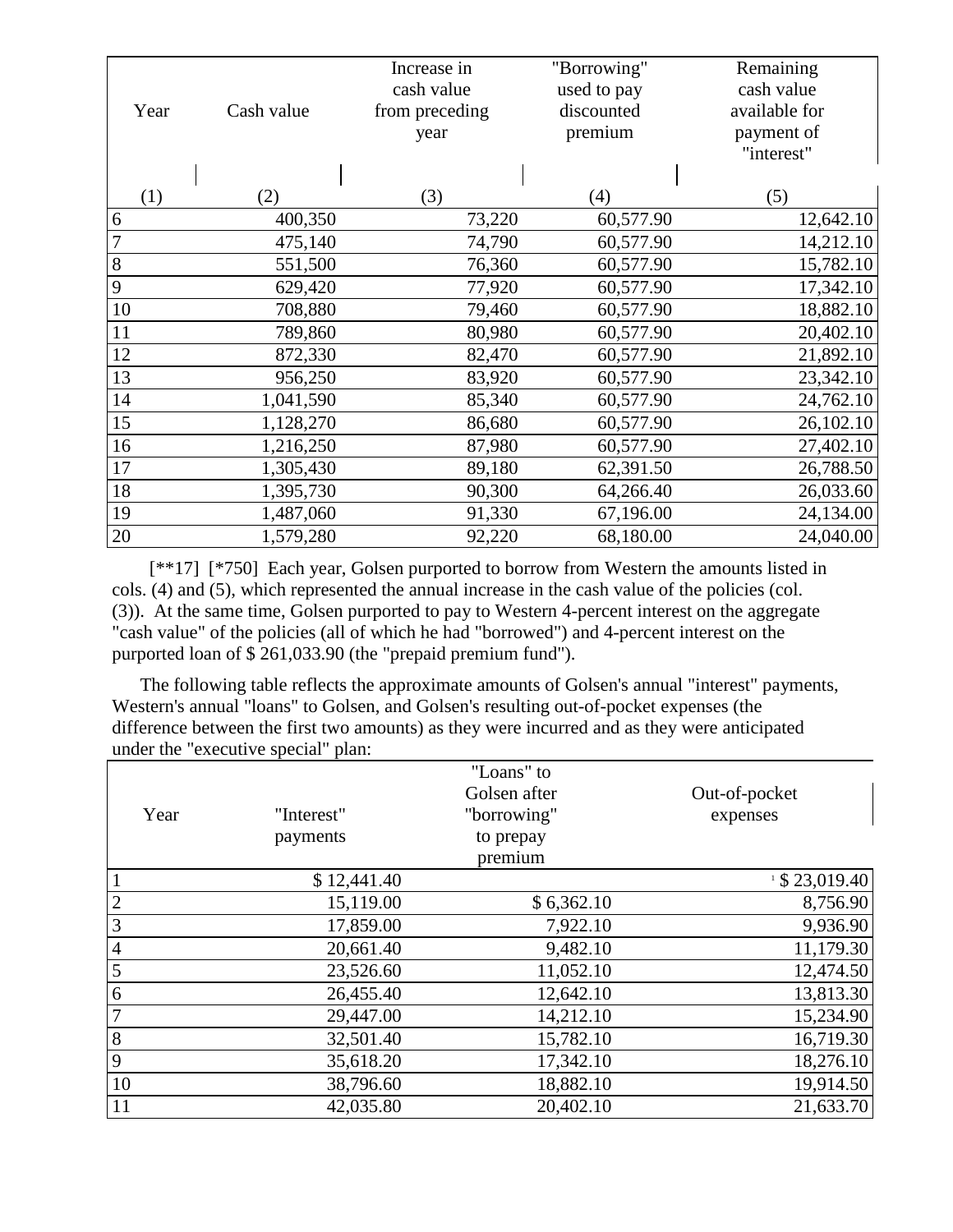|           |            | "Loans" to   |               |
|-----------|------------|--------------|---------------|
|           |            | Golsen after | Out-of-pocket |
| Year      | "Interest" | "borrowing"  | expenses      |
|           | payments   | to prepay    |               |
|           |            | premium      |               |
| 12        | 45,334.60  | 21,892.10    | 23,442.50     |
| 13        | 48,691.40  | 23,342.10    | 25,349.30     |
| 14        | 52,105.00  | 24,762.10    | 27,342.90     |
| 15        | 55,572.20  | 26,102.10    | 29,470.10     |
| 16        | 59,091.40  | 27,402.10    | 31,689.30     |
| 17        | 60,162.90  | 26,788.50    | 33,374.40     |
| 18        | 61,204.20  | 26,033.60    | 35,170.60     |
| 19        | 62,209.60  | 24,134.00    | 38,075.60     |
| 20        | 63,171.20  | 24,040.00    | 39,131.20     |
| $F + 101$ |            |              |               |

[\*\*18]

1 Includes \$ 10,578 premium payment made in year (1).

Thus, prior to 1966 (year No. 5 in the above table) Golsen received a letter from Western which declared in part:

December 10, 1965.

Jack E. Golsen

*726 W. Sheridan Street*

*Oklahoma City, Oklahoma*

Dear Mr. Golsen:

Enclosed is the premium due notices on your policies.

If you wish you may forward your check for the interest due and we will send our check to you so that you actually pay only the net amount due. This would give you a cancelled check for the total amount of interest paid for your income tax files.

| Your Check     | Our Check      | Net amount as shown |  |  |  |
|----------------|----------------|---------------------|--|--|--|
| #12560 thru 79 | Jack E. Golsen | on premium notice   |  |  |  |
| \$23,526.56    | \$11,052.96    | \$12,473.60         |  |  |  |

Listed below is the amount of the checks which should be exchanged.

The amount of \$ 23,526.56, denominated "Your Check," represented the purported interest payments on the \$ 327,130 "cash value" "borrowed" and on the so-called prepaid premium fund. The amount  $[^*751]$  of \$11,052.96, denominated "Our Check" was the approximate  $^5$  difference between the increase in the policies' cash surrender value (\$ 71,630) and the portion of that amount which was purportedly used to prepay the insurance premium (\$ 60,577.90). The amount of \$ [\*\*19] 12,473.60 is the difference between \$ 23,526.56 and \$ 11,052.96, and represented the net price which Golsen paid to Western.

5 The discrepancy between the figure in the letter (\$ 11,052.96) and the actual difference (\$ 11,052.10) is unexplained.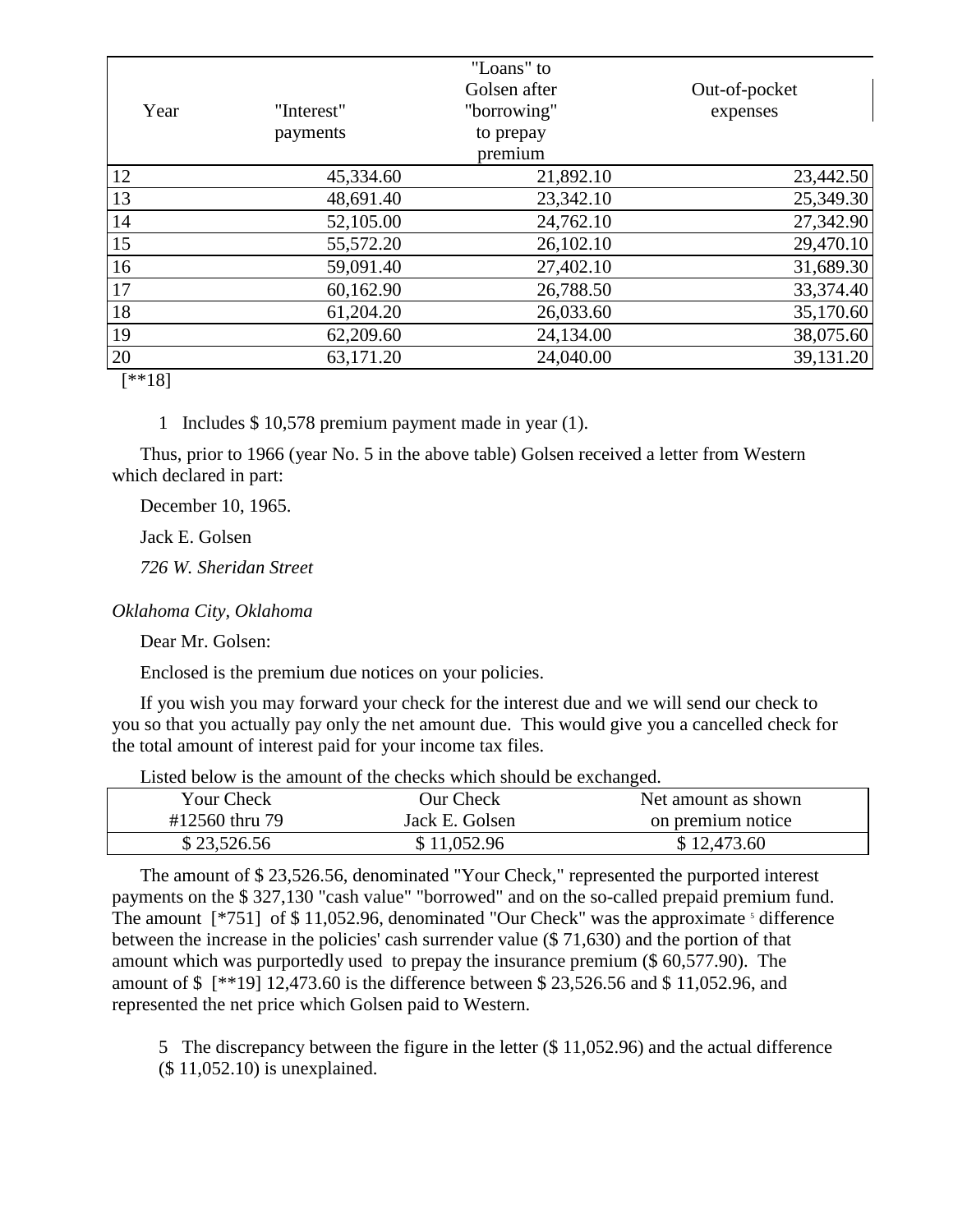Western did not record the "prepayments" on its books as the actual payment of premiums for future years; rather, it treated the "prepayments" as a deposit or "fund" in favor of Golsen, against which (as augmented by interest at 3 percent) it annually charged the future premiums in the amount of \$ 68,180 a year. For the purpose of reporting its income for financial and tax accounting each year Western reported the amount of \$ 68,180 as premium income attributable to the policies here involved; reported the alleged interest in the amount of 4 percent of the cash value borrowed and 4 percent of the prepaid premium fund as interest income; and reported the difference between the "annual premium" as reflected in the policy and the discounted premium of \$ 60,577.90 as interest expense.

Since the "executive special" plan contemplated systematic borrowing of each policy's entire cash value, the policies effectively had no cash value and accordingly were [\*\*20] comparable to renewable term insurance policies. The so-called annual premium on the "executive special" policies was set at an artificially high level so as to create an abnormally high cash value in order to facilitate or make possible the purported lending transaction, and Golsen's annual out-ofpocket expense or net cash flow (i.e., the payments denominated as interest, as reduced by the cash that was returned by the insurance company) is merely the amount that was actuarially required to pay for or support the insurance benefits available under the policies when stripped of their cash surrender values. Such "interest" payments in fact represent the cost to the insured of the insurance benefits provided by the "executive special" policies under the prearranged plan and do not represent payment for the use of borrowed funds.

Golsen's "loans" were secured solely by the policies themselves and the so-called premium prepayment fund, without any personal liability on his part; the "loans" could be canceled at any time without any cash payment, merely by appropriate offsetting book entries, and the full amount of the so-called premium prepayment fund was in fact thus "charged off" on [\*\*21] Western's books on January 26, 1967, accompanied by a corresponding entry reducing Golsen's "indebtedness" by the amount allocable to such "fund."

[\*752] On their joint Federal income tax return for the calendar year 1962, the Golsens claimed a deduction for "interest" paid to Western in the amount of \$ 12,441.40. In his notice of deficiency the Commissioner disallowed the deduction.

#### OPINION

This case involves an ingenious device which, if successful, would result in petitioner's purchase of a substantial amount of life insurance for the protection of his family at little or no aftertax cost to himself, or possibly even with a net profit in some years. The device is based on an unusual type of insurance policy that apears to have been specially designed for this purpose in which the rates were set at an artificially high level with correspondingly high cash surrender and loan values to begin immediately during the very first year of the life of the policy. The plan contemplated the purchase of a large amount of such insurance, the "payment" of the first year's premium, the simultaneous "prepayment" of the next 4 years' premiums discounted at the annual rate of 3 percent, the immediate "borrowing" [\*\*22] of the first year's cash value at 4 percent "interest," and the immediate "borrowing" back of the full reserve value generated by the "prepayment," also at 4-percent "interest." Each year thereafter, the plan called for the "borrowing" of the annual increase in the loan or cash value of the policy at 4-percent "interest"; such increase, as a result of the artificially high premium, was more than sufficient to "prepay" the discounted amount of the premium which would become due 4 years thereafter. The net result of these complicated maneuvers would be that the insured's net out-of-pocket (pretax) expenditures each year would be equal to the true actuarial cost of the insurance benefits that he was purchasing (i.e., net death benefits in substantial amounts even after the policies had been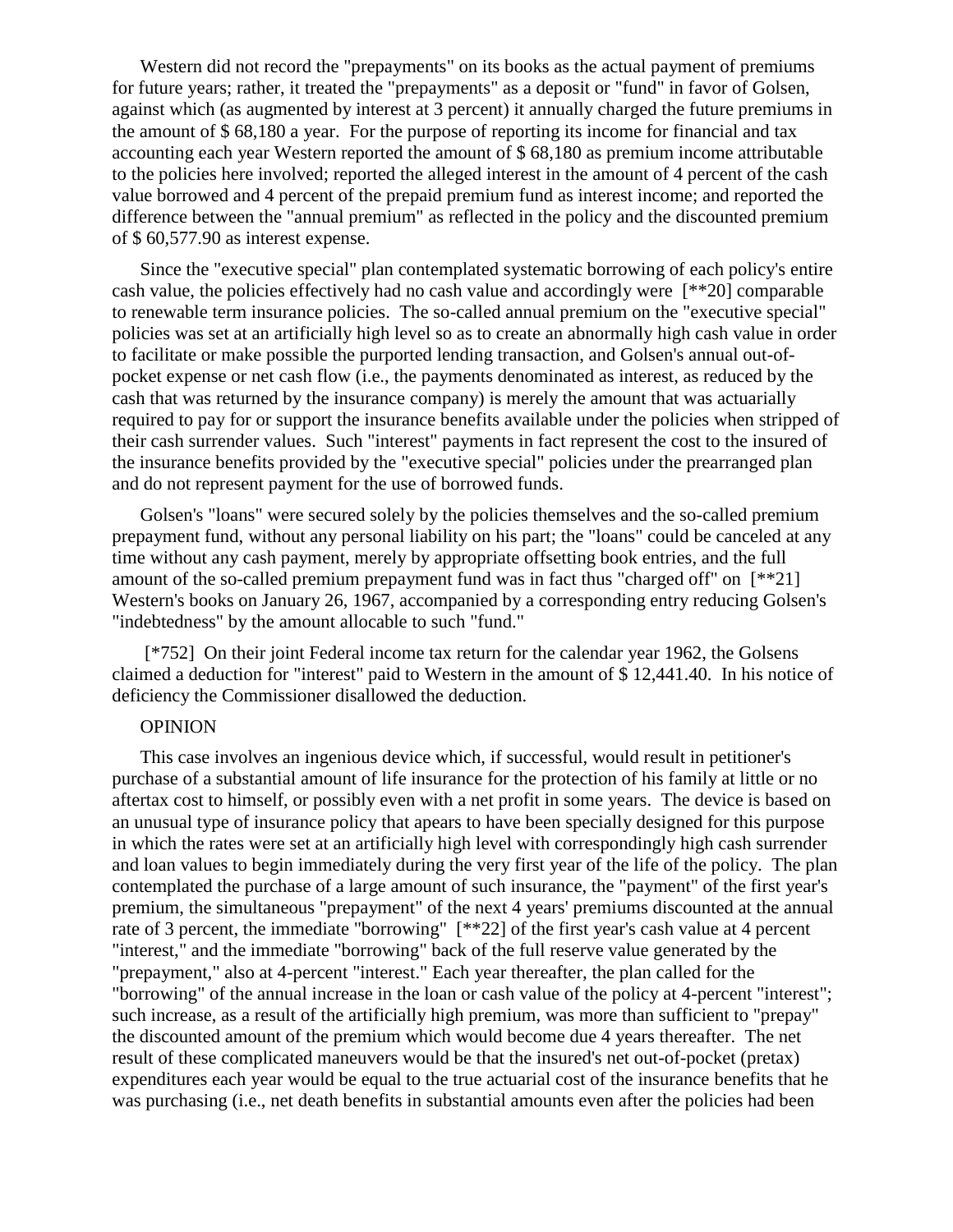stripped of their cash surrender values) -- although, in form, he appeared to be paying large amounts of "interest." At the heart of the device is the deduction allowed in *section 163(a)* of the 1954 Code with respect to "interest paid \* \* \* on indebtedness." And if the device were successful, the deduction would reduce the aftertax cost of the insurance either to a small amount, or nothing at all, [\*\*23] or there might even be a net profit, depending upon the tax bracket of the owner of the policy. Apart from a portion of the amount paid the first year as "premiums" or "advance premiums," the remaining cash actually paid that year, and all other actual cash payments made by the insured throughout the life of the policy would be characterized as "interest."

The Government contends that the "loan" features of such insurance contracts are devoid of economic substance, that taking these features as part of an integrated plan, no true "indebtedness" was created nor [\*753] was any bona fide "interest" paid (regardless of whether any such feature might otherwise qualify under the statute if considered individually in isolation from the companion features),  $\epsilon$  that the substance of the transaction was that the "interest" merely reflected the annual price which the insured paid for life insurance protection, and that such payment is nothing more than a nondeductible personal expense.

6 Compare *Gordon MacRae, 34 T.C. 20, 27*, affirmed and remanded *294 F. 2d 56* (C.A. 9), certiorari denied *368 U.S. 955*:

"The steps taken, each in itself a legitimate commercial operation, were here each mirror images, and [\*\*24] add up to zero. The various purchases and sales, each real *without the other*, neutralize one another and fairly shout to the world the essential nullity of what was done. No purchase and no sale is essentially identical with what was done here, i.e., identical and virtually simultaneous purchases and sales. The choice of the more complicated and involved method of doing nothing had no purpose, save the erection of the facade upon which petitioners now seek to rely."

The nature of the problem is one that the Court is obviously ill-equipped to handle without expert actuarial assistance, and it was fortunate in this case to have the benefit of the testimony of an actuary who appeared to us to be highly qualified, and who presented a clear and convincing analysis of the transaction before us. That testimony established to our satisfaction that the receipt and prepayment agreement and the loan agreement and assignment of policy had no essential relationship whatever to the insurance benefits provided under the insurance contracts, that when, in accordance with the prearranged plan, the policy was stripped of its artificially high cash surrender values, such policy was merely the equivalent  $[**25]$  of renewable term insurance, and that actuarially the net cash which the insured in fact paid to the insurance company, however described, merely represented the true cost of the insurance purchased. In the latter connection, the actuary testified as follows:

The payments that are denominated as interest, when reduced by the cash that was returned from the insurance company, are the amounts that are left to support the insurance. In other words, they are the cost to the insured for which, in return, he gets the death benefit protection promised by the insurance company.

We are satisfied as to the soundness of this testimony and accept it as true. The purported loans herein were utterly devoid of economic substance and were simply the means whereby the true cost of the insurance -- i.e., the true premiums in respect of the insurance really purchased -- was reflected in the purported "interest" allegedly "paid" on such "loans." The "interest" was thus not in fact compensation paid for the use of borrowed funds, the essential prerequisite for the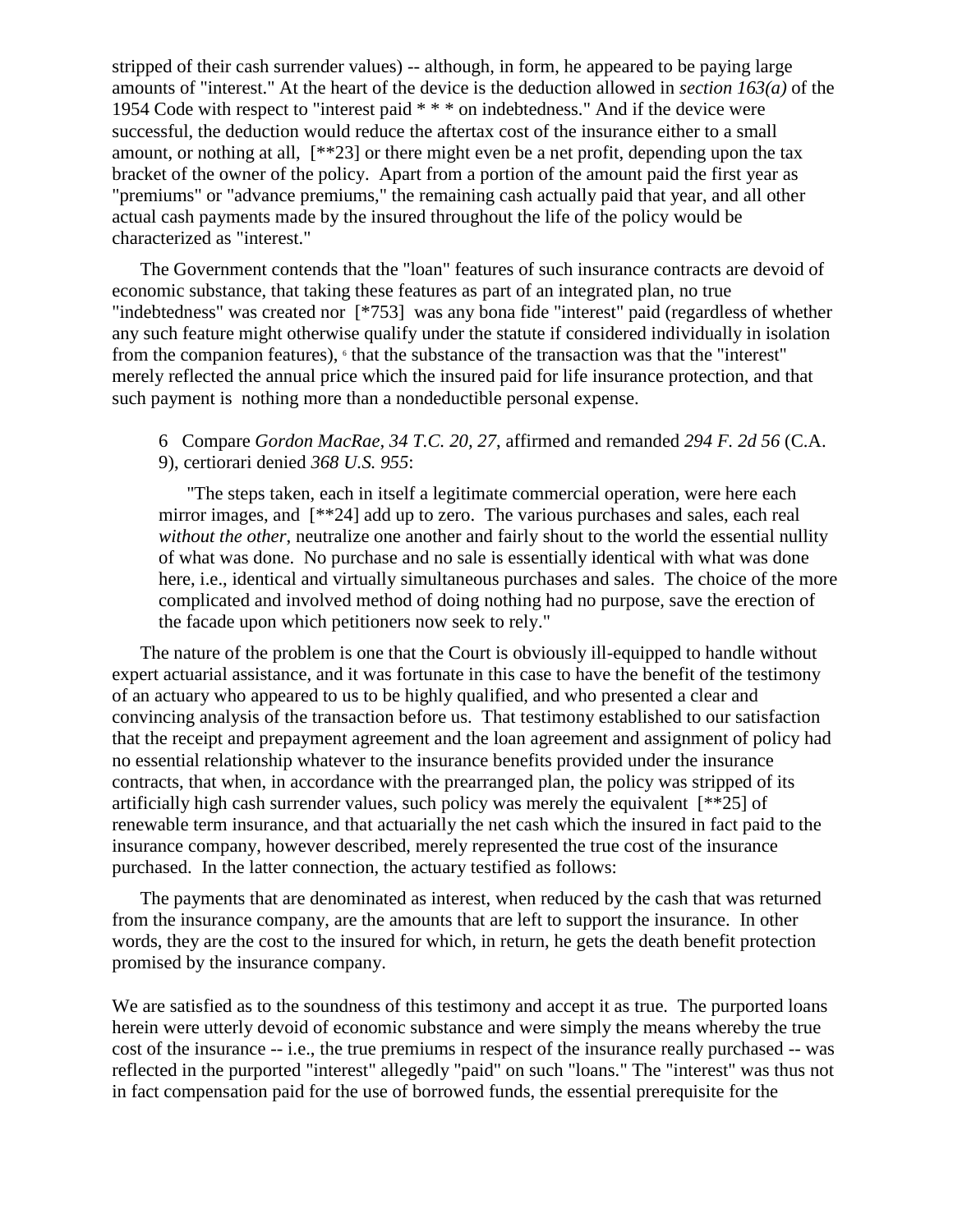deduction. See *Old Colony R. Co. v. Commissioner, 284 U.S. 552, 560*; *Deputy v. DuPont, 308 U.S. 488, 497-498*. As a consequence, if substance [\*\*26] [\*754] rather than form were to govern the result herein, we would conclude that the "interest" deduction here claimed is not allowable.<sup>7</sup>

7 Moreover, even apart from the essential character of the transaction as reflecting the payment of premiums rather than interest, the payments under consideration do not in fact appear to represent compensation for the use of borrowed funds. Thus in 1962 Golsen purported simultaneously to pay five premiums on each of his policies and then "borrow" back nearly the entire amount which he had just paid out. At the same time, he also purported to pay "interest" on the funds which he had just "borrowed." The net result of the transaction was that Golsen paid "interest" (at the rate of 4 percent) to Western in order to obtain the use of funds which were originally his and which he had transferred to Western (where they would "earn" 3 percent) for the very purpose of borrowing back -- a transaction that was utterly lacking in economic substance. It is, of course, not unheard of for the owner of a policy to borrow the current cash value; one of the advantages of such a policy is that it provides a ready source of funds in the event of a need for cash for any [\*\*27] purpose. But it is plain that from the outset Golsen intended to "borrow back" funds immediately after "paying" them over to Western. Unlike a lender, Western did not give up the use of funds from which it would have otherwise derived benefit. Unlike a borrower, Golsen did not obtain the use of funds which he would not otherwise have enjoyed.

It has repeatedly been held that the substance of a transaction rather than the form in which it is cast is determinative of tax consequences unless it appears from an examination of the statute and its purpose that form was intended to govern. The following represent merely a random selection from a wide variety of such cases that are too numerous for comprehensive listing: *Commissioner v. P. G. Lake, Inc., 356 U.S. 260, 265-267*; *Commission v. Court Holding Co., 324 U.S. 331, 334*; *Griffiths v. Helvering, 308 U.S. 355*; *Higgins v. Smith, 308 U.S. 473*; *Minnesota Tea Co. v. Helvering, 302 U.S. 609*; *Gregory v. Helvering, 293 U.S. 465*; *Weller v. Commissioner, 270 F. 2d 294* (C.A. 3), affirming *31 T.C. 33* and *W. Stuart Emmons, 31 T.C. 26*; *William R. Lovett, 37 T.C. 317*. The thought was forcefully expressed in the now familiar language of *Minnesota Tea Co. v. Helvering, 302 U.S. at 613*, [\*\*28] as follows: "A given result at the end of a straight path is not made a different result because reached by following a devious path." In terms of the present case, "the given result at the end of [the] straight path" was the payment of the cost for insurance protection, and "the different result by following a devious path" was reflected in the attempt to make such payments appear to be interest through the involved "loan" transactions.

Insurance and annuity policies are peculiarly susceptible of manipulation so as to create illusion, and, in applying the substance-versus-form doctrine in such instances courts have at times referred to the transactions under review as "shams," or have characterized them as lacking in "business purpose," cf. *Knetsch v. United States, 364 U.S. 361*. Petitioners have seized upon such language, urging upon us that Golsen's transaction was not a "sham," that he was seriously buying [\*755] life insurance for the protection of his family, and that there was thus no absence of "business purpose." The difficulty with that position is that, granted that there was a legitimate reason for the underlying acquisition of life insurance, there does not appear to be any [\*\*29] such reason for the otherwise wholly meaningless superstructure of "loans" erected on that base. The point was articulated with telling clarity in *Ballagh v. United States, 331 F. 2d 874* (Ct. Cl.), certiorari denied *379 U.S. 887*, where the Court of Claims stated (p. 878):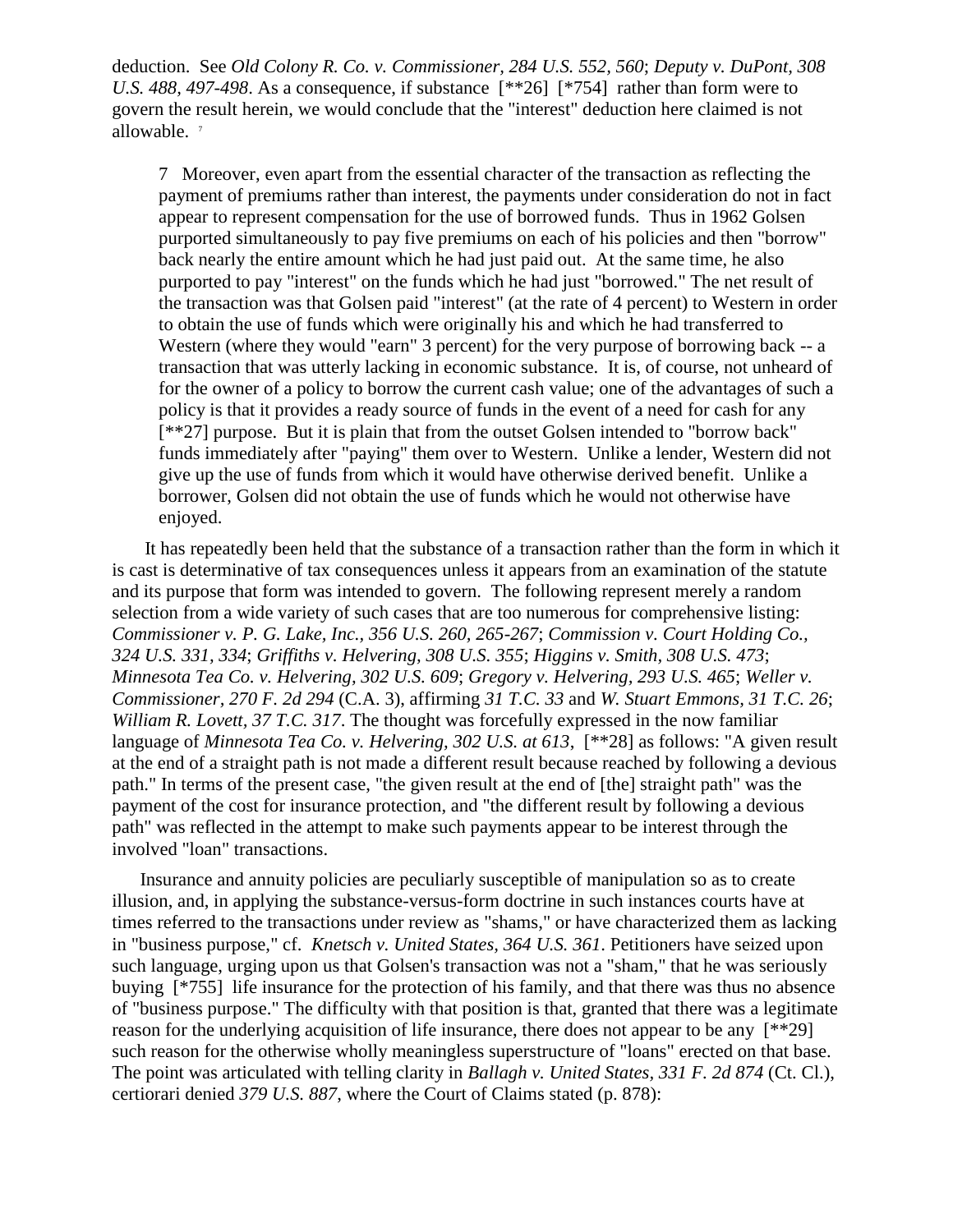plaintiff is wide of the mark in supposing that his primary purpose of providing retirement income can make valid what would otherwise be a sham. For the transaction which we find to be a sham is not the initial insurance contract but the prepayment of all of the premiums and the loan agreement. We do not question that plaintiff's motive in buying the policy was a legitimate one. However, the subsequent prepayment of all premiums by borrowing from the insurance company itself was not necessary in so providing retirement income, and we find that such loan transaction did "not appreciably affect his beneficial interest except to reduce his tax."See also *Minchin v. Commissioner, 335 F. 2d 30, 32* (C.A. 2).

Petitioners claim to find support for their position in this case by reason of the fact that Golsen's policies were issued in 1961 or early 1962. They rely upon *section 264(a)(3)* which was added to the 1954 Code in  $[**30]$  1964  $*$  and which provides as follows:

*SEC. 264*. CERTAIN AMOUNTS PAID IN CONNECTION WITH INSURANCE CONTRACTS.

(a) General Rule. -- No deduction shall be allowed for --

\* \* \* \*

(3) Except as provided in subsection (c), any amount paid or accrued on indebtedness incurred or continued to purchase or carry a life insurance, endowment, or annuity contract (other than a single premium contract or a contract treated as a single premium contract) pursuant to a plan of purchase which contemplates the systematic direct or indirect borrowing of part or all of the increases in the cash value of such contract (either from the insurer or otherwise).

\* \* \* Paragraph (3) shall apply only in respect of contracts purchased after August 6, 1963.

The point is defective. Of course, *section 264(a)(3)* does not prohibit the deduction in respect of policies purchased before August 6, 1963, and there was no specific prohibition prior thereto in the Internal Revenue Code against such deduction. <sup>9</sup> But petitioners' right to the claimed deduction is based upon *section 163*, not *section 264*. The latter simply denies, or disallows, or prohibits deductions that might otherwise [\*756] be allowable under some other provision  $[**31]$  of the statute. It does not confer the right to any deduction,  $[0, 0]$  and the August 6, 1963, date represents merely the starting point for the operative effect of the specific disallowance provisions of *section 264(a)(3)*. A closely parallel situation was considered in *Knetsch v. United States, 364 U.S. at 367*, where the Supreme Court held that a similar provision relating to deductions denied under *section*  $264(a)(2)$  did not confer a right to deduction in respect of contracts purchased prior to the stated operative date of those provisions. <sup>11</sup> If the deduction sought by petitioners did not come within the provisions of *section 163* prior to the 1964 amendment to the Code, nothing in that amendment retroactively created any such right. Cf. *W. Lee McLane, Jr., 46 T.C. 140*, affirmed *377 F. 2d 557* (C.A. 9), certiorari denied *389 U.S. 1038*.

8 See sec. 215, Revenue Act of 1964.

9 See H. Rept. No. 749, 88th Cong., 1st Sess., pp. 61, 62; S. Rept. No. 830, 88th Cong., 2d Sess., pp. 77-79.

10 See *Weller v. Commissioner, 270 F. 2d 294, 298* (C.A. 3), where the Court of Appeals said: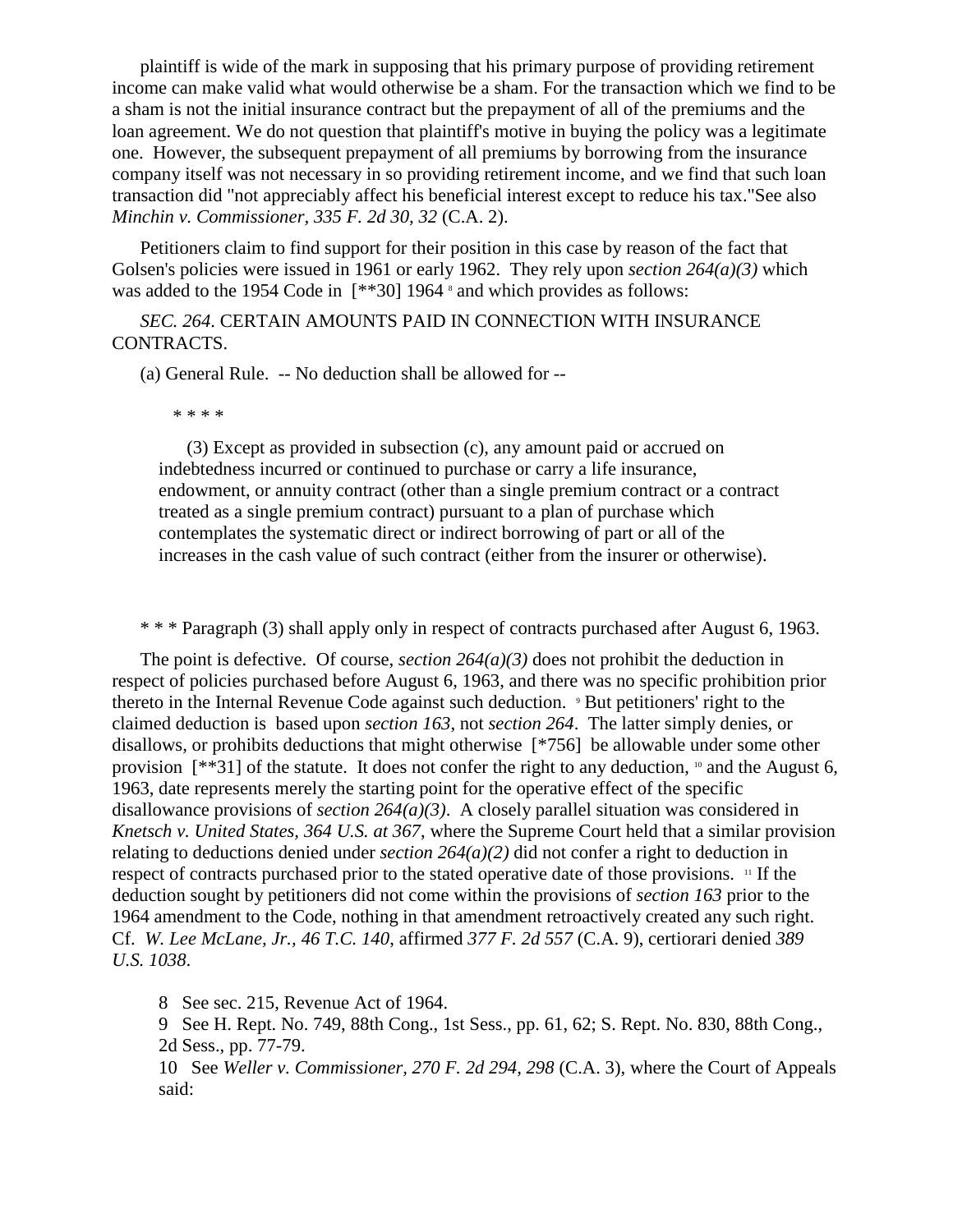"*Section 24(a)* [predecessor *sec. 264*] applies to specific items that are *not* deductible. The section does not even purport [\*\*32] to indicate what items are deductible and, therefore, legislative history indicating that annuity contracts were specifically not included therein fails to conclude the issue. Regardless of *Section 24(a)(6)*, the taxpayers' payments must still qualify as interest under *Section 23(b)* [predecessor *sec. 163*] to be deductible." See also dissent of Wisdom, *J*., in *United States v. Bond, 258 F. 2d 577, 584* (C.A. 5), which was cited with apparent approval by the Supreme Court in *Knetsch v. United States, 364 U.S. 361, 366 fn. 4*.

11 The committee reports with respect to those provisions, which the Supreme Court found not to be controlling in *Knetsch, 364 U.S. at 369 fn. 7*, bear a close resemblance to the committee reports relied upon by petitioners herein, fn. 9 *supra*.

The precise question relating to the deductibility of "interest" like that involved herein has been adjudicated by two Courts of Appeals. In one case, *Campbell v. Cen-Tex., Inc., 377 F. 2d 688* (C.A. 5), decision went for the taxpayer; <sup>12</sup> in the other, *Goldman v. United States, 403 F. 2d 776* (C.A. 10), affirming *273 F. Supp. 137* (W.D. Okla.), the Government prevailed. *Goldman* involved the same insurance company, the same type [\*\*33] of policies, and the same financial arrangements as are before us in the present case. *Cen-Tex* involved a different insurance company but dealt with comparable financing arrangements. Despite some rather feeble attempts on the part of each side herein to distinguish the case adverse to it, we think that both cases are in point. It is our view that the Government's position is correct.

12 The same result was reached in two District Court cases. *Priester Machinery Co. v. United States, 296 F. Supp. 604* (W.D. Tenn.); *Wanvig v. United States, 295 F. Supp. 882* (E.D. Wis.), affirmed on another issue *423 F. 2d 769* (C.A. 7, 1970).

Moreover, we think that we are in any event bound by *Goldman* since it was decided by the Court of Appeals for the same circuit within which the present case arises. In thus concluding that we must follow *Goldman*, we recognize the contrary thrust of the oft-criticized <sup>13</sup> [\*757] case of *Arthur L. Lawrence, 27 T.C. 713*. Notwithstanding a number of the considerations which originally led us to that decision, it is our best judgment that better judicial administration.  $14$ requires us to follow a Court of Appeals decision which is squarely in point where appeal from our [\*\*34] decision lies to that Court of Appeals and to that court alone. <sup>15</sup>

13 *Norvel Jeff McLellan, 51 T.C. 462, 465-467* (concurring opinion); *Automobile Club of New York, Inc., 32 T.C. 906, 923-926* (dissenting opinion), affirmed *304 F. 2d 781* (C.A. 2); *Robert M. Dann, 30 T.C. 499, 510* (dissenting opinion); Del Cotto, "The Need for a Court of Tax Appeals: An Argument and a Study," 12 Buffalo L. Rev. 5, 8-10 (1962); Vom Baur & Coburn, "Tax Court Wrong in Denying Taxpayer the Rule Laid Down in His Circuit," 8 J. Taxation 228 (1958); Orkin, "The Finality of the Court of Appeals Decisions in the Tax Court: A Dichotomy of Opinion," 43 A.B.A.J. 945 (1957); Note, "Heresy in the Hierarchy: Tax Court Rejection of Court of Appeals Precedents," 57 Colum. L. Rev. 717 (1957); Note, "Controversy Between the Tax Court and Courts of Appeals: Is the Tax Court Bound by the Precedent of Its Reviewing Court?" 7 Duke L.J. 45 (1957); Note, "The Tax Court, the Courts of Appeals, and Pyramiding Judicial Review," 9 Stan. L. Rev. 827 (1957); Case note, 70 Harv. L. Rev. 1313 (1957). See also *Sullivan v. Commissioner, 241 F. 2d 46* (C.A. 7), affirmed *356 U.S. 27*; *Stern v. Commissioner, 242 F. 2d 322* (C.A. 6), affirmed *357 U.S. 39*; [\*\*35] *Stacey Mfg. Co. v. Commissioner, 237 F. 2d 605* (C.A. 6). 14 The importance of the *Lawrence* doctrine in respect of the functioning of this Court has been grossly exaggerated by some of the critics of that decision. That case was